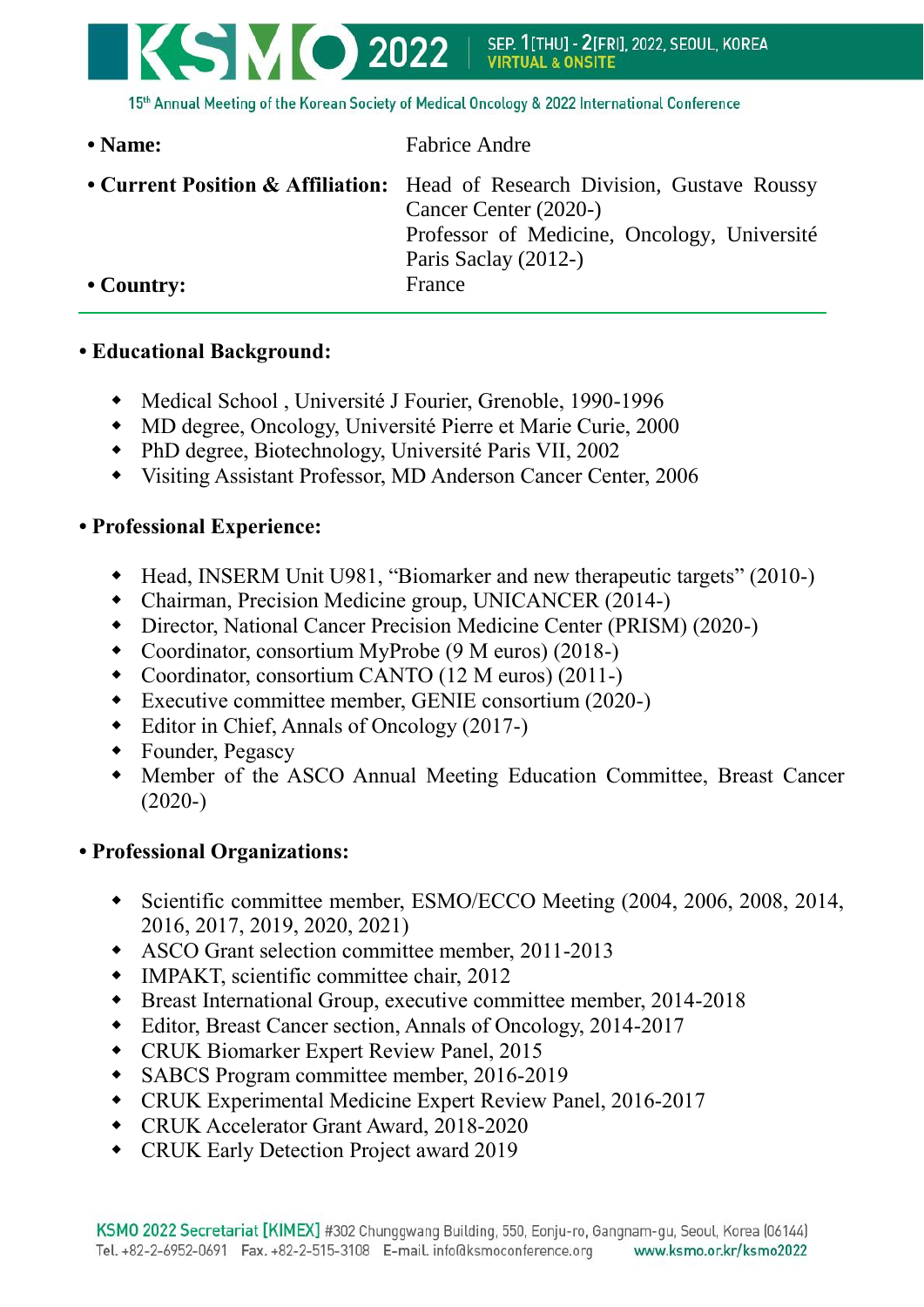

15th Annual Meeting of the Korean Society of Medical Oncology & 2022 International Conference

## **• Main Scientific Publications:**

- 1. Andre F, Schartz NE, Movassagh M, Flament C, Pautier P, Morice P, Pomel C, Lhomme C, Escudier B, Le Chevalier T, Tursz T, Amigorena S, Raposo G, Angevin E, Zitvogel L. Malignant effusions and immunogenic tumour-derived exosomes. Lancet. 2002; 360: 295- 305
- 2. Andre F, Slimane K, Bachelot T, Dunant A, Namer M, Barrelier A, Kabbaj O, Spano JP, Marsiglia H, Rouzier R, Delaloge S, Spielmann M. Breast cancer with synchronous metastases: trends in survival during a 14-year period. J Clin Oncol. 2004 Aug 15; 22(16): 3302-8.
- 3. André F, Michiels S, Dessen P, Scott V, Suciu V, Uzan C, Lazar V, Lacroix L, Vassal G, Spielmann M, Vielh P, Delaloge S. Exonic expression profiling of breast ancer and benign lesions: a retrospective analysis. Lancet Oncol. 2009; 10: 381- 90
- 4. Andre F, Campone M, O'Regan R, Manlius C, Massacesi C, Sahmoud T, Mukhopadhyay P, Soria JC, Naughton M, Hurvitz SA. Phase I study of everolimus plus weekly paclitaxel and trastuzumab in patients with metastatic breast cancer pretreated with trastuzumab. J Clin Oncol. 2010 Dec 1; 28(34): 5110-5.
- 5. Andre F, Delaloge S, Soria JC. Biology-driven phase II trials: what is the optimal model for molecular selection? J Clin Oncol. 2011 Apr 1; 29(10): 1236-8.
- 6. Pusztai L, Hatzis C, Andre F. Reproducibility of research and preclinical validation: problems and solutions. Nat Rev Clin Oncol. 2013 Dec; 10(12): 720- 4.
- 7. André F, Bachelot T, Commo F, Campone M, Arnedos M, Dieras V, Lacroix-Triki M, Lacroix L, Cohen P, Gentien D, Adélaide J, Dalenc F, Goncalves A, Levy C, Ferrero JM, Bonneterre J, Lefeuvre C, Jimenez M, Filleron T, Bonnefoi H. Comparative genomic hybridisation array and DNA sequencing to direct treatment of metastatic breast cancer: a multicentre, prospective trial (SAFIR01/UNICANCER). Lancet Oncol. 2014; 15: 267-74
- 8. André F, O'Regan R, Ozguroglu M, Toi M, Xu B, Jerusalem G, Masuda N, Wilks S, Arena F, Isaacs C, Yap YS, Papai Z, Lang I, Armstrong A, Lerzo G, White M, Shen K, Litton J, Chen D, Zhang Y, Ali S, Taran T, Gianni L. Everolimus for women with trastuzumab- resistant, HER2-positive, advanced breast cancer (BOLERO-3): a randomised, double-blind, placebo-controlled phase 3 trial. Lancet Oncol. 2014; 15: 580-91
- 9. Sistigu A, Yamazaki T, Vacchelli E, Chaba K, Enot DP, Adam J, Vitale I, Goubar A, Baracco EE, Remédios C, Fend L, Hannani D, Aymeric L, Ma Y, Niso-Santano M, Kepp O, Schultze JL, Tuting T, Belardelli F, Bracci L, La Sorsa V, Ziccheddu G, Sestili P, Urbani F, Delorenzi M, Lacroix-Triki M, Quidville V, Conforti R, Spano JP, Pusztai L, Poirier-Colame V, Delaloge S, Penault-Llorca F, Ladoire S, Arnould L, Cyrta J, Dessoliers MC, Eggermont A, Bianchi ME, Pittet M,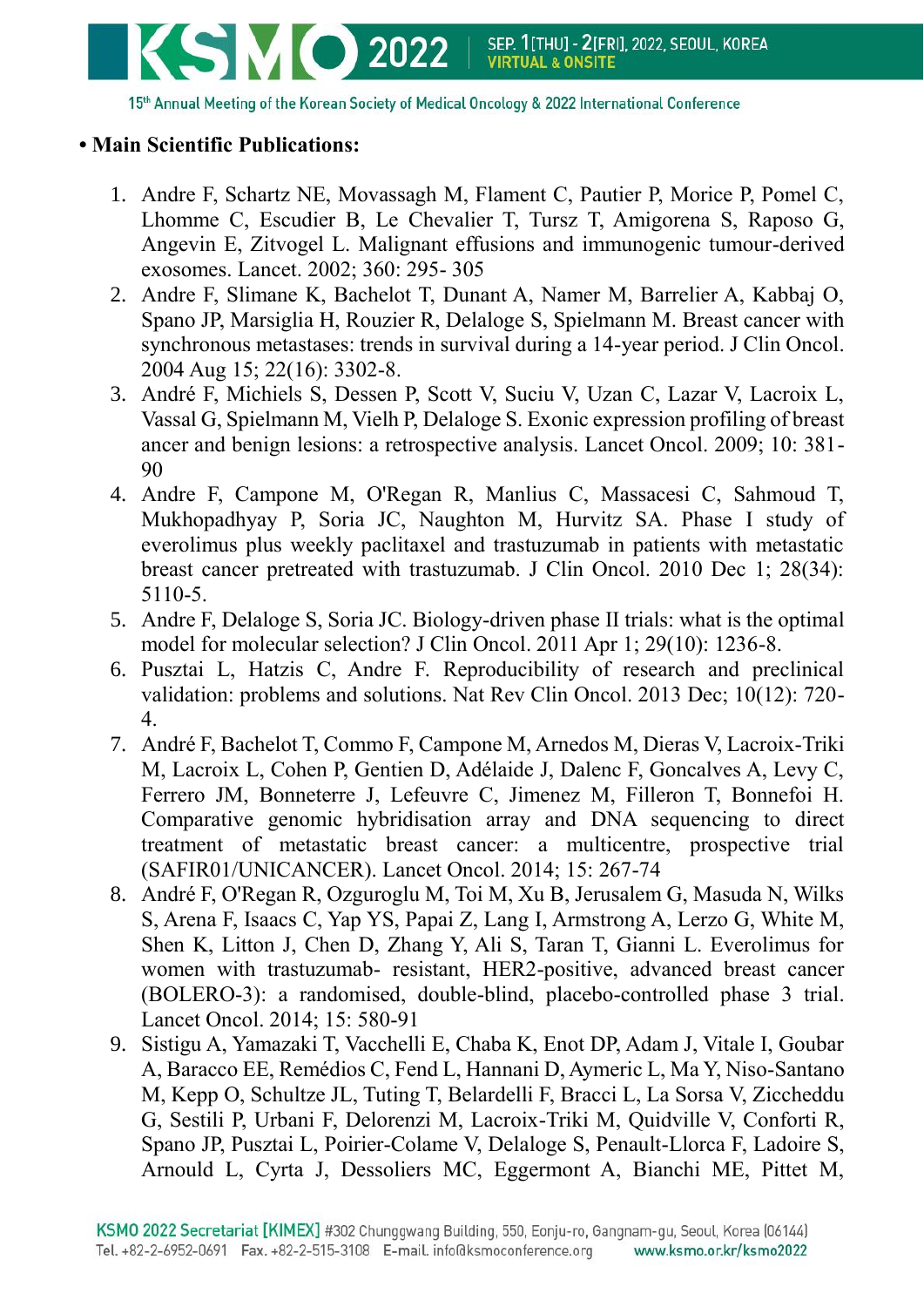

15th Annual Meeting of the Korean Society of Medical Oncology & 2022 International Conference

Engblom C, Pfirschke C, Préville X, Uzè G, Schreiber RD, Chow MT, Smyth MJ, Proietti E, André F\* (equal contribution), Kroemer G\*, Zitvogel L\*. Cancer cellautonomous contribution of type I interferon signaling to the efficacy of chemotherapy. Nat Med. 2014 Nov; 20(11): 1301-9.

- 10. Andre F, Arnedos M, Goubar A, Ghouadni A, Delaloge S. Ki67--no evidence for its use in node-positive breast cancer. Nat Rev Clin Oncol. 2015 May; 12(5): 296- 301.
- 11. Arnedos M, Vicier C, Loi S, Lefebvre C, Michiels S, Bonnefoi H, Andre F. Precision medicine for metastatic breast cancer--limitations and solutions. Nat Rev Clin Oncol. 2015 Dec; 12(12): 693-704.
- 12. André F, Hurvitz S, Fasolo A, Tseng LM, Jerusalem G, Wilks S, O'Regan R, Isaacs C, Toi M, Burris H, He W, Robinson D, Riester M, Taran T, Chen D, Slamon D. Molecular Alterations and Everolimus Efficacy in Human Epidermal Growth Factor Receptor 2- Overexpressing Metastatic Breast Cancers: Combined Exploratory Biomarker Analysis from BOLERO-1 and BOLERO-3. J Clin Oncol. 2016; 34: 2115-24
- 13. Massard C, Michiels S, Ferté C, Le Deley MC, Lacroix L, Hollebecque A, Verlingue L, Ileana E, Rosellini S, Ammari S, Ngo-Camus M, Bahleda R, Gazzah A, Varga A, Postel- Vinay S, Loriot Y, Even C, Breuskin I, Auger N, Job B, De Baere T, Deschamps F, Vielh P, Scoazec JY, Lazar V, Richon C, Ribrag V, Deutsch E, Angevin E, Vassal G, Eggermont A, André F (corresponding author), Soria JC. High-Throughput Genomics and Clinical Outcome in Hard-to-Treat Advanced Cancers: Results of the MOSCATO 01 Trial. Cancer Discov. 2017 Jun; 7(6): 586- 595.
- 14. Turner NC, Neven P, Loibl S, Andre F. Advances in the treatment of advanced oestrogen-receptor-positive breast cancer. Lancet. 2017 Jun 17; 389(10087): 2403-2414.
- 15. André F. Developing Anticancer Drugs in Orphan Molecular Entities A Paradigm under Construction. N Engl J Med. 2018 Feb 22; 378(8): 763-765.
- 16. Loi S, Giobbie-Hurder A, Gombos A, Bachelot T, Hui R, Curigliano G, Campone M, Biganzoli L, Bonnefoi H, Jerusalem G, Bartsch R, Rabaglio-Poretti M, Kammler R, Maibach R, Smyth MJ, Di Leo A, Colleoni M, Viale G, Regan MM, André F; International Breast Cancer Study Group and the Breast International Group. Pembrolizumab plus trastuzumab in trastuzumab-resistant, advanced, HER2-positive breast cancer (PANACEA): a single-arm, multicentre, phase 1b-2 trial. Lancet Oncol. 2019 Mar; 20(3): 371-382.
- 17. André F, Ciruelos E, Rubovszky G, Campone M, Loibl S, Rugo HS, Iwata H, Conte P, Mayer IA, Kaufman B, Yamashita T, Lu YS, Inoue K, Takahashi M, Papai Z, Longin AS, Mills D, Wilke C, Hirawat S, Juric D; SOLAR-1 Study Group. Alpelisib for PIK3CA-Mutated, Hormone Receptor-Positive Advanced Breast Cancer. N Engl J Med. 2019 May 16; 380(20): 1929-1940.
- 18.Bertucci F, Ng CKY, Patsouris A, Droin N, Piscuoglio S, Carbuccia N, Soria JC,